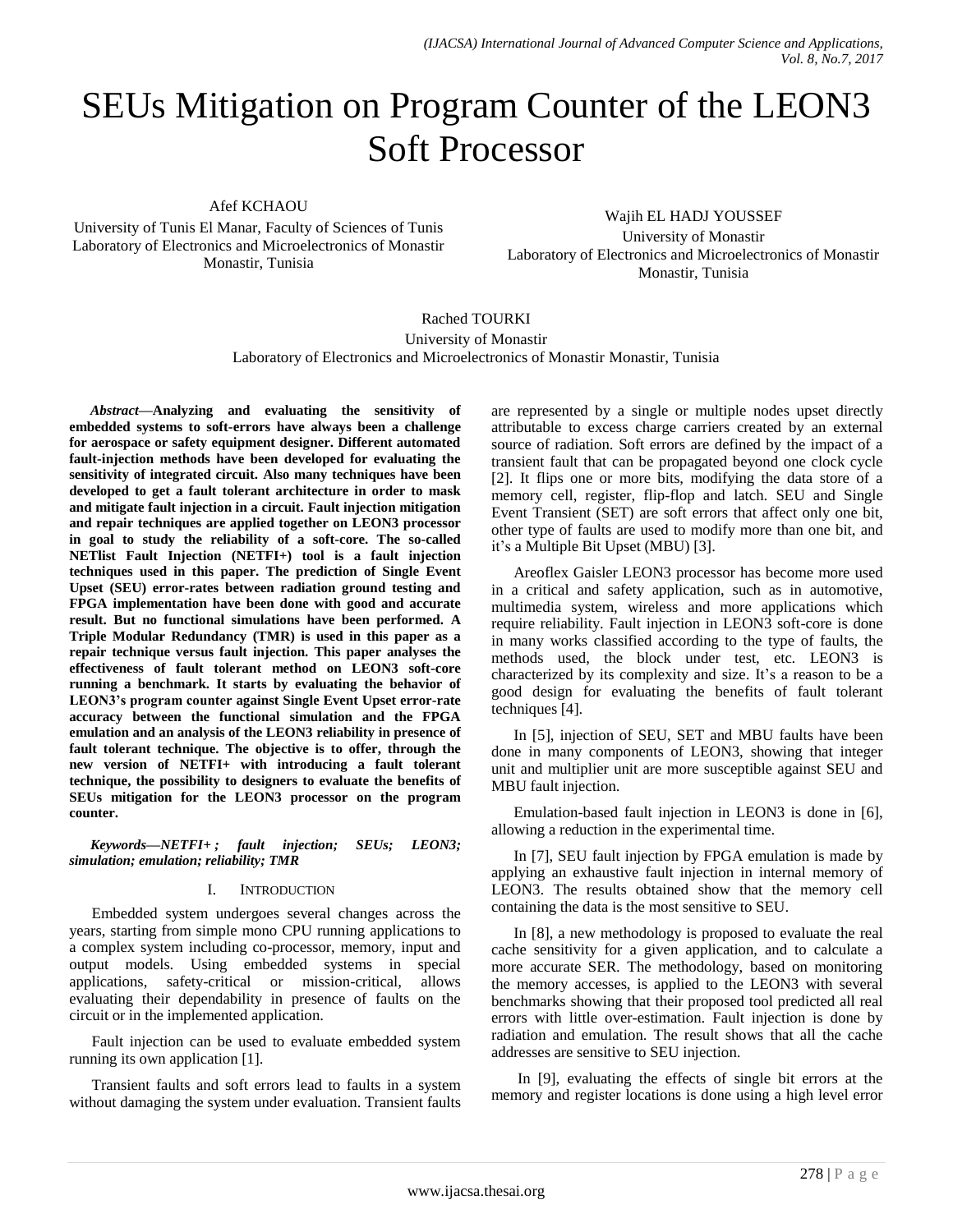injection technique. The results obtained show that this method is inaccurate in comparison with the techniques using a flipflop error injection.

SEU fault injection, called bit-flip, upset or soft-error propagates in the design depending on the application [10] and it can cause a data corruption or a circuit malfunction. SEUs are random in space and time, they can modify any element on memory location also at any instant time. In [11], the application of a new methodology to attack a Program Counter (PC) of ARM is done by modifying the load-instruction of the PC.

In previous works, the PC of LEON3 was not evaluated in point of sensitivity because to its important function in system security, in addition, based on the work in [5] avowed that the integer unit is the most critical block of LEON3 to SEU and MBU fault injection. The principal goal in this paper is to give the benefits of SEU mitigation for the LEON3 processor on the PC by adding a repair technique of fault tolerant like a TMR in this work.

A new methodology is improved for fault attacks, NETFI+, in order to evaluate the behavior of LEON3 soft-core, the SEU error-rate reliability between the functional simulation and FPGA emulation is done by injecting an SEU fault on the flipflop of LEON3"s IU block precisely on the program counter register according to its importance in the instruction execution process. The principal goal in this paper is to present fault injection approach and analyze countermeasure effectiveness in circuit security.

The paper is organized as follows. In Section II a description of the NETFI+ principle will be done, overview of LEON3"s integer unit is presented in Section III. Next section presents the NETFI+ flow, the analysis of the reliability of the LEON3"s program counter by evaluating the SEU error-rate reliability between simulation and FPGA emulation is presented in Section V. Section VI provides a presentation of a repair technique used in order to evaluate the SEU mitigation for the LEON3 soft processor on the program counter. A conclusions and perspectives will be presented in the last section.

# II. NETLIST FAULT INJECTION PRINCIPLE

Fault injection approaches are based on injecting faults that can induce errors. Many researches separate between the methods of fault injection, it can be classified depending on two techniques based on hardware and software fault injection.

A software fault injection is presented by using a software program to inject faults in a physical model. Simulated fault injection can be observed and controlled while the system is simulated using HDL simulator.

A hardware fault injection allows evaluating a behavior of a system based on Commercial off-the-shelf (COTS) processor [12]. It's widely used and it can be classified on three categories [13]:

- Logical fault injection using debugging facilities: This type of injection allows to the processor logic resources to access their internal blocks and to add bit-flips.
- Physical fault injection: this method is accomplished using laser beams, electromagnetic interferences or a radiation in goal to induce faults in integrated circuits. This method offers actual hardware faults on real systems. It requires expensive material and the number of faults injected is limited, also a deep knowledge of the actual layout of the circuit [14].
- Logical fault injection: it can be made by circuit simulation using hardware description languages (HDL models) simulator or by circuit emulation using hardware emulation platforms. In simulation-based fault injection, the system under test is simulated in another system, while the emulation-based fault injection facilitates the injection on complex models by reducing time spent by a simulation-based fault injection.

The fault injection type used in this paper is the last one: Logical fault injection. Simulation-based fault injection allows the fault injection in high level models. In general, fault injection is presented by a bit-flip fault model when the content of a memory cell is inverted. It permits to evaluate the behavior of fault tolerance mechanisms [14].

The principle idea of the logical fault injection is the injection at the bit-flip model by inverting the content of a memory cell at the instant injection. Studying the reliability of an embedded system is a principal goal to define the capability of the system to run its function in abnormal condition for a given period of time [15]. Soft errors disturbing memory cells and registers in embedded system are called SEU was analyzed to evaluate the soft error-rate [13].

Sensitivity of the LEON3's integer unit against soft errors was estimated through two fault-injection campaigns. A first one was performed in a simulation in order to analyse a random SEU injection. A second one was performed in FPGA emulation to accelerate the fault injection campaign and mainly to evaluate the SEU error-rate reliability in the simulation campaign also the validation of a NETFI+ tool.

The NETFI+ tool used in this paper is based on netlist fault injection. It allows to inject SEU, MBU and SET faults in circuits at Register Transfer Level implemented on FPGA. This method enables to inject faults in all memory cell and at any clock cycle, exhaustive or randomly in time and location. In this paper, the principle idea is to study the reliability of LEON3"s PC against SEU fault injection.

The HDL source code of the circuit is synthesized to get the correspondent netlist [16]. In next step, a MODNET (MODify NETlist) tool, described in [17], will be used to choose the type of faults which can be injected and give a modified netlist.

A NETFI+ tool in this work is improved to inject faults in all the memory cell of LEON3 also to inject all type of faults SEU, MBU and SET.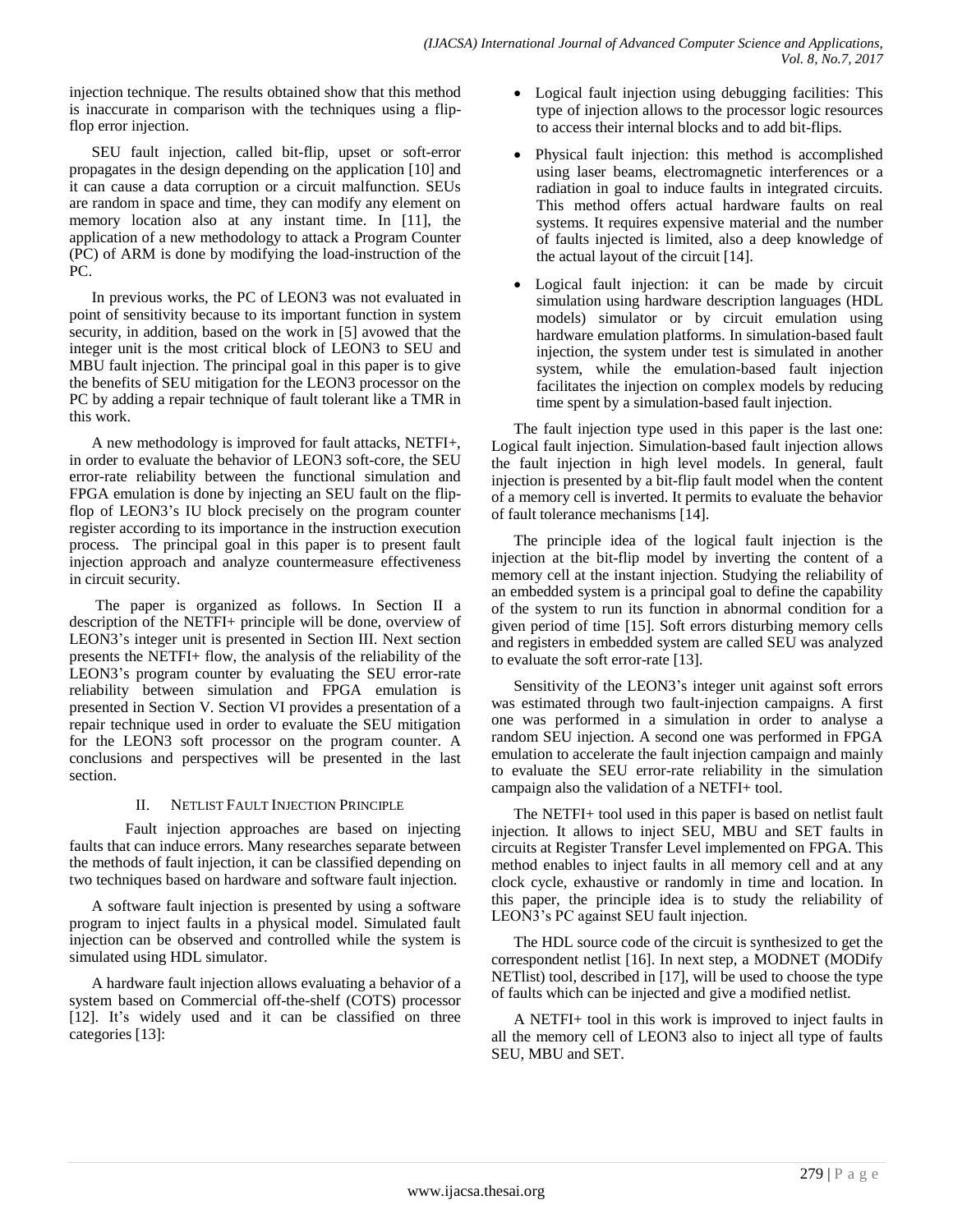

Fig. 1. The micro-architecture of the LEON3's Integer Unit [18].

# III. OVERVIEW OF LEON3"S INTEGER UNIT

The LEON3 Integer Unit (IU) is fully compliant with the SPARC V8 standards. SPARC is a CPU instruction set architecture derived from RISC. It comprises an integer unit (IU), an optional Floating-point unit (FPU) and a coprocessor (CP).

The IU executes the arithmetic instructions, computes memory addresses (load/store), maintains the Program Counter (PC) and controls the instruction execution for the FPU and the CP. "Fig. 1" shows the pipeline of the IU which consists of seven-stages with Harvard architecture.

IU integrates seven stage of pipeline, the FE stage (FEtch) fetches the instruction from the instruction cache through its address given by a PC. DE stage (DEcode) decodes the instruction. In the RA stage (Register Access), all operands are read from the register file or from the internal data bypasses and stored in EX stage (EXecute). ME stage (MEmory) stores the results and communication between IU and the other peripherals components which can be done. In XC stage (eXCeption) all traps and interrupts are resolved. In WR stage (WRite), a data not sent to the register file will be stored [19], [9].

Integer Unit controls, in general, all the operation of the processor and it includes two types of register: general-purpose registers and control/status registers. Whose General-purpose registers is a 32-bit registers, called r register.

An instruction can access the 8 global registers and a 24 registers window into r register. The register window contains 8 in and 8 local registers of a particular register set. The 8 in registers are addressable from the current window, the out registers.

The IU control/status registers include Processor State Register (PSR), Window Invalid Mask (WIM), Trap Base Register (TBR), Multiply/divide Register (Y), Program Counters (PC), Implementation-dependent Ancillary State Registers (ASRs) and Implementation-dependent IU Deferred-Trap Queue.

## IV. FAULT INJECTION FLOW

The emulation of SEU faults is done in the PC which is the overall security of any embedded system, in this case the LEON3 processor. PC gives the address of the instruction currently being executed by the IU.

Only 30-bit of PC will be used in the six stages of pipeline (FE, DE, RA, EX, ME, XC) because the LSB two bits of the PC are not used in the configuration, its implementation will cause a debug of the HDL model and an area waste in synthesis. A NETFI+ method allows injecting SEUs faults in a Flip-Flop of PC in all the stage of pipeline, in total 180 FF will be used to control the PC. "Fig. 2" illustrates the workflow adopted in the NETFI+.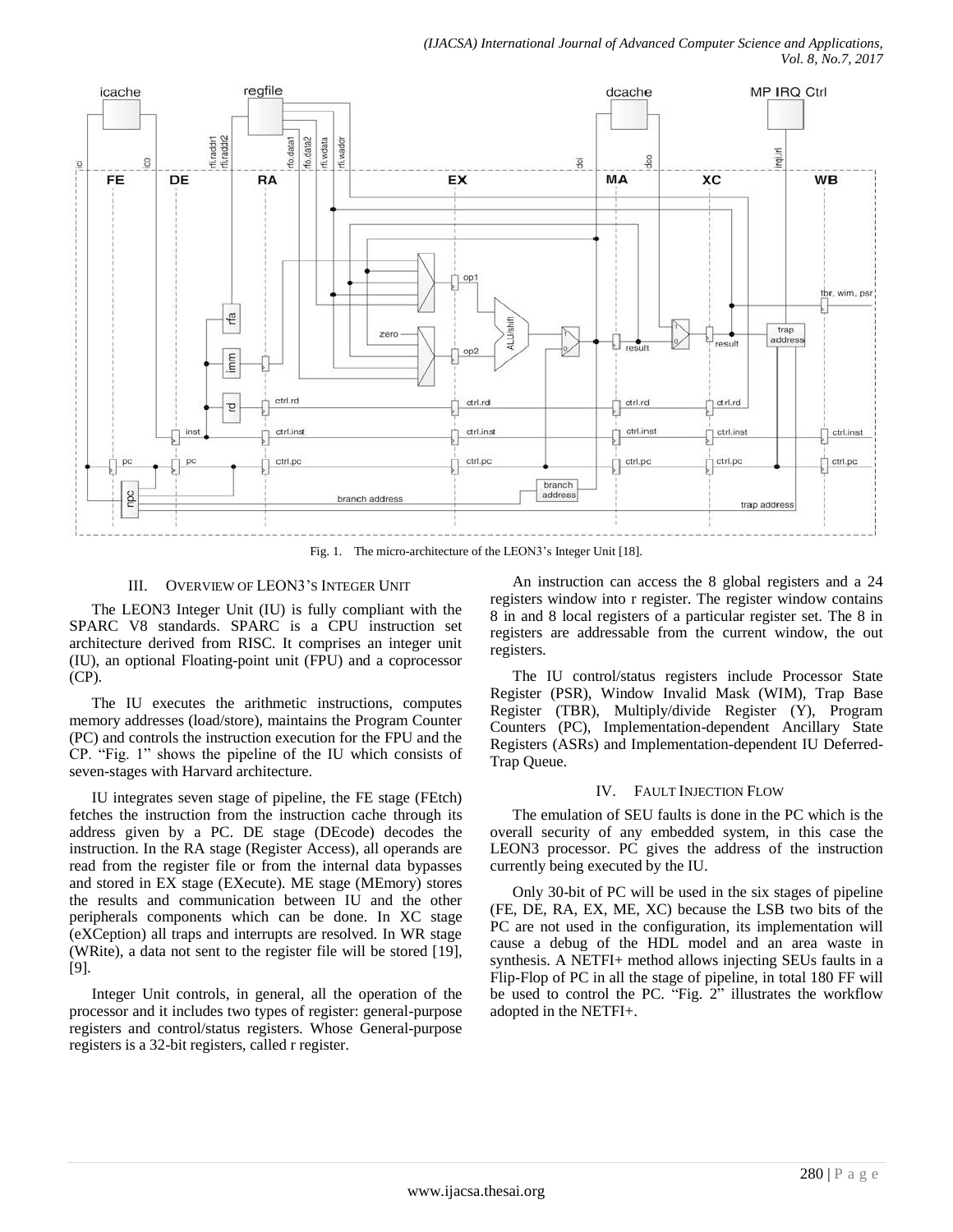

Initially, a Hardware Description Language (HDL) of the LEON3 is synthesized by Synplify tools to get the Verilog netlist in Step 1. This first step does not require any modification to the original design.

In Step 2, the first netlist resulting will be used as input for the MODNET tools, which adds a new signal "INJ" to all the Flip-Flop (FD and FDE) components used in the block of IU. After that, the new netlist obtained is then synthesized, by Synplify tools, in Electronic Design Interchange Format (EDIF) using a modified version of the sensitive components, which includes "INJ" signals to access them to fault injection. "Fig. 3" exhibits the addition of the "INJ" signal in the design.

In Step 2, two possibilities of test injection can be applied, the first one is by FPGA emulation, steps 3 and 4, and the second one is by a simulation campaign, steps 5 and 6.

The FPGA emulation campaign is performed in Steps 3 and 4. In Step 3, the EDIF file obtained in Step 2 is then attached to the soft-core processor and the last synthesis is performed to generate a bitstream based on the target FPGA. Finally, in Step 4 the experiment is executed in hardware-based FPGA platform.



Fig. 3. Architecture of LEON3 blog diagram which includes "INJ" signal.



Fig. 4. The Nexys4 board.

In this work, a Nexys4 board, equipped with Xilinx Artix-7 XC7A100T-CS324, is used which is a complete circuit board. As shown in "Fig. 4", the board is occupied by a diverse I/O, development connectors that allows a connection with the LEON3 implemented.

The setup and control of the fault injection experiments are performed by a Soft-Core Fault Injection Processor (SCFIP), embedded in the FPGA, and by a Tool Command Language (TCL) script in a personal computer, as can be seen in "Fig. 5".

The SCFIP is used as the controller in charge of randomly selecting the time and in which registers will inject the faults. The results of LEON3 execution are sent to a personal computer connected through the UART interface.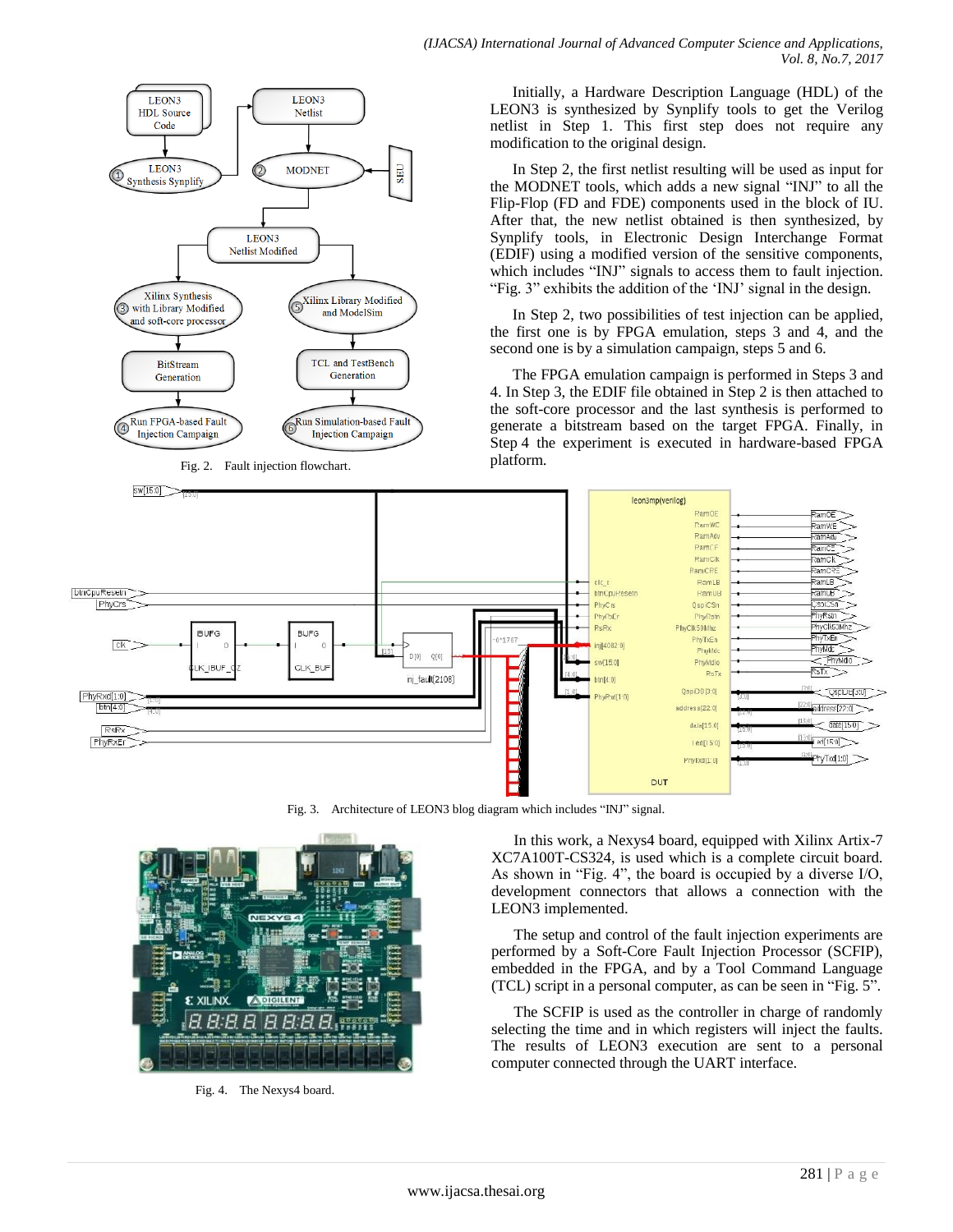

Fig. 5. FPGA fault injection strategy.

The simulation fault injection campaign following Step 5 and 6 of "Fig. 2". In Step 5, the files obtained in step 2 are then attached to the Xilinx modified library in the ModelSim Mentor Tool [20]. Finally, in Step 6 the simulation, setup and the control of the fault injection campaign are performed by a TestBench in a dedicated server equipped with two Intel Xeon CPU E5-2620 and 64GB of RAM memory.

## V. PROGRAM COUNTER RELIABILITY

The NETFI+ tool described on Section 2 will create a variety of SEU influence on LEON3. The first campaign of injection is done by a simulation fault injection. A benchmark, MulMatrix (Matrix product), is used to execute a simulation and to compare the results obtained with the standard results (Golden Results).

The benchmark used in this test is selected because it does not take enough time in RTL simulation also the number of repetitive instructions involved by its execution enables to guarantee a wrong behavior in presence of fault injection.

A random SEU fault injection in the PC register at the stages of pipeline is done. In total, 1080000 faults are injected in sensible FF of LEON3"s PC during one period, 100% of the flip-flop of FE and DE stage are sensitive to SEU, the FF of the other stages are non-sensitive.

The results obtained can be classified in four categories shows in "Table 1": overwritten Faults, Failure results, Timeout and Stopped Execution.

The faults can be overwritten in some cases, it explains that the error is masked and cannot modify the result, this explains that at the moment of the injection, the PC does not point to the instruction used at the instant of simulation (about 100% faults undetected in RA, EX, ME and XC stage).

Failure results is procured when the simulation is done but giving a false result, this explains that at the moment of SEU injection, the PC does not point in the correct address of the currently instruction used in simulation (6.66% in FE stage and 3.33% in DE stage).

TABLE I. SEU FAULT INJECTION ANALYSIS

| <b>Type of Result</b> | <b>Stages of pipeline</b> |       |     |     |     |     |  |
|-----------------------|---------------------------|-------|-----|-----|-----|-----|--|
|                       | FE                        | DE    | RA  | EX  | MЕ  | XC  |  |
| %Overwritten          |                           |       | 100 | 100 | 100 | 100 |  |
| %Failure result       | 6.66                      | 3.33  | ۰   |     |     |     |  |
| %Timeout              | 3.33                      |       |     |     |     |     |  |
| %Stopped execution    | 90                        | 96.66 | ۰   |     |     |     |  |

The simulation can exceed the approximate time of simulation (4365 us in this case) like a 3.33% in FE stage, this type of faults is named Timeout, the PC in this case stop incrementing and this explains a cause an infinite loop in simulation. Also the execution can be stopped (90% in FE stage and 96.66% in DE stage). In another way, the simulation cannot be finished normally, and the execution stops just after the moment of injection. In other words, the PC does not contain any address to be pointed.

The benefits of the simulation-based fault injection that it allows a fine-grained analysis through the assembly code of fault injection campaign. The assembly code contains all the instructions of simulation. SEU injection in PC occur some traps.

The results obtained are resumed in "Table 2". The traps can be more detailed [21]:

• Illegal instruction:

When the simulation ends before a normal time of execution, an attempt is made to execute the instruction with an unimplemented opcode or an UNIMP instruction (Assembly code: unimp (trapped)). Other reason can be responsible for the stopped execution that the instruction would result an illegal processor state at the decode stage (Assembly code: save %sp, -0x0060, %sp (trapped)).

• Privileged instruction:

At the fetch stage, the PC stops to increment and remains constant and in another case, the PC does not contain any address to be pointed. The assembly code shows that an attempt was made to execute a privileged instruction (Assembly code: ldub [%o4], %o5 [0x0000XXXX]).

• Window overflows:

A SAVE instruction is responsible for this trap because at this instant the Current Window Pointer (CWP) will point to a window marked not valid in the WIM.

Window underflows:

It"s caused by a RETT or a RESTORE instruction attempted in this case when the CWP would point to a window marked invalid in the WIM. In fact, RESTORE instruction has the same role of ADD instruction, it allows to increment by "1" the CWP and to compare it with WIM, if the WIM bit corresponding to the new CMP is '1', a window underflow trap is then generated.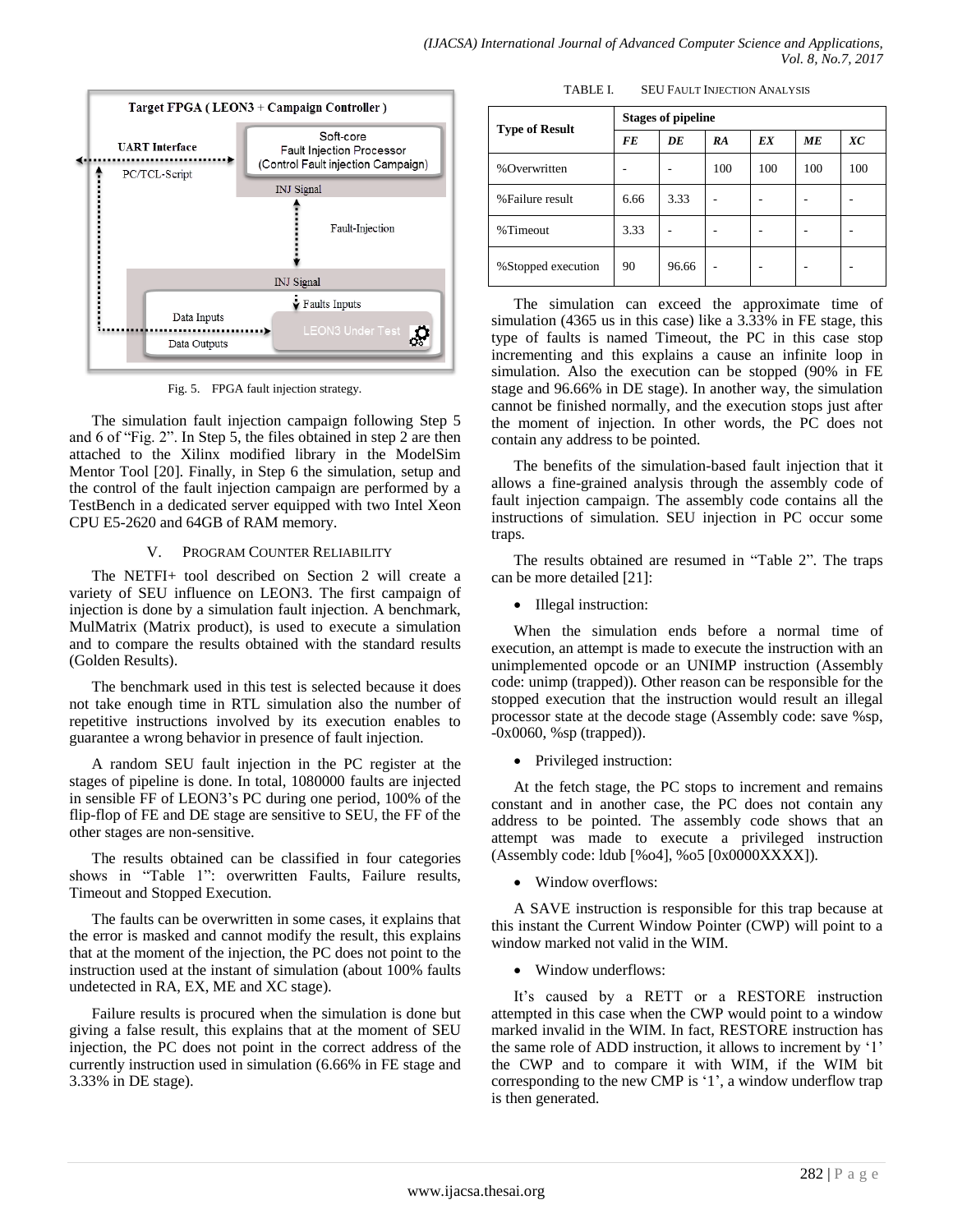|                        | <b>Stages of pipeline</b> |        |  |  |
|------------------------|---------------------------|--------|--|--|
| <b>Type of Trap</b>    | FE                        | DE     |  |  |
| Illegal_instruction    | 49.5%                     | 51.33% |  |  |
| privileged_instruction | 14.4%                     | 6.33%  |  |  |
| Window_overflow        | 12.5%                     |        |  |  |
| Window underflow       | 23.5%                     | 42.33% |  |  |

TABLE II. TRAPS ANALYSIS

The NETFI+ tool applied in fault injection by simulation takes a lot of time, an FPGA implementation based fault injection is done to validate a NETFI+ tool and to evaluate the results obtained by simulation.

The simulation based fault injection offers the analysis of the reliability of any circuit, such as a microprocessor pipeline or cache memory using all the types of faults. The term exhaustiveness can be done only by this technique, but it consumes a long time. Emulation based fault injection allows to inject a high number of faults by winning the time of the fault injection process.



Fig. 6. NETFI+ analysis simulation versus FPGA emulation.

A NETFI+ tool is validated by simulation and FPGA implementation when a FF of FE and DE stage are 100% sensitive to SEU ("Fig. 6"). For the flip-flop non-sensitive of the other stages, the result remains the same except for the flipflop of the XC stage when 0.02% is sensible to SEU.

The NETFI+ tool is limited in number of faults injected in FPGA emulation but it is faster than the fault injection by simulation. The analysis of the results obtained in simulation shows the benefits of the NETFI+ tool in simulation in its accuracy and the large number of faults which can be injected.

# VI. LEON3 SEU MITIGATION EVALUATION

# *A. Principle of TMR*

TMR is the most commonly used as a mitigation technique against SEUs for FPGA designs, used in radiation environments. The principle of TMR technique is done by triplicating a design and voting on the outputs of the three modules triplicated. TMR can be implemented on the latest commercial FPGA technologies, but it is costly in terms of area and power. It makes the circuit fault tolerant by masking and reducing the faults. It protects the design from errors propagated in LUT, internal state and control signals. "Fig. 7" shows the principle idea of the integer unit redundant with single voter.

The single voter with the triplicated logic will mask logic and errors created by SEUs. While two or three redundant copies of the design work correctly, errors will be masked and the output of the block will be correct [4].



Fig. 7. TMR flow.

In [22], many approaches are used to detect a laser SEU faults for LEON3 on SRAM-based FPGA with the integration of several fault countermeasure techniques, the results obtained show that the modular triplication with single voter is the best one to mask errors. In [23], authors announced that a TMR presents a portable and robust solution.

TMR is generally used as a mitigation technique against a radiation fault injection. In [4], diverse repair techniques have been used to improve the SEUs mitigation for the LEON3 processor using two different approaches: Fault injection and Neutron radiation test. The results evince that using TMR with both CRAM (configuration memory) scrubbing and BRAM (internal block memory) scrubbing demonstrates that the reliability improvement is about 51.30x which used fault injection, and about 48.85x using Neutron radiation test.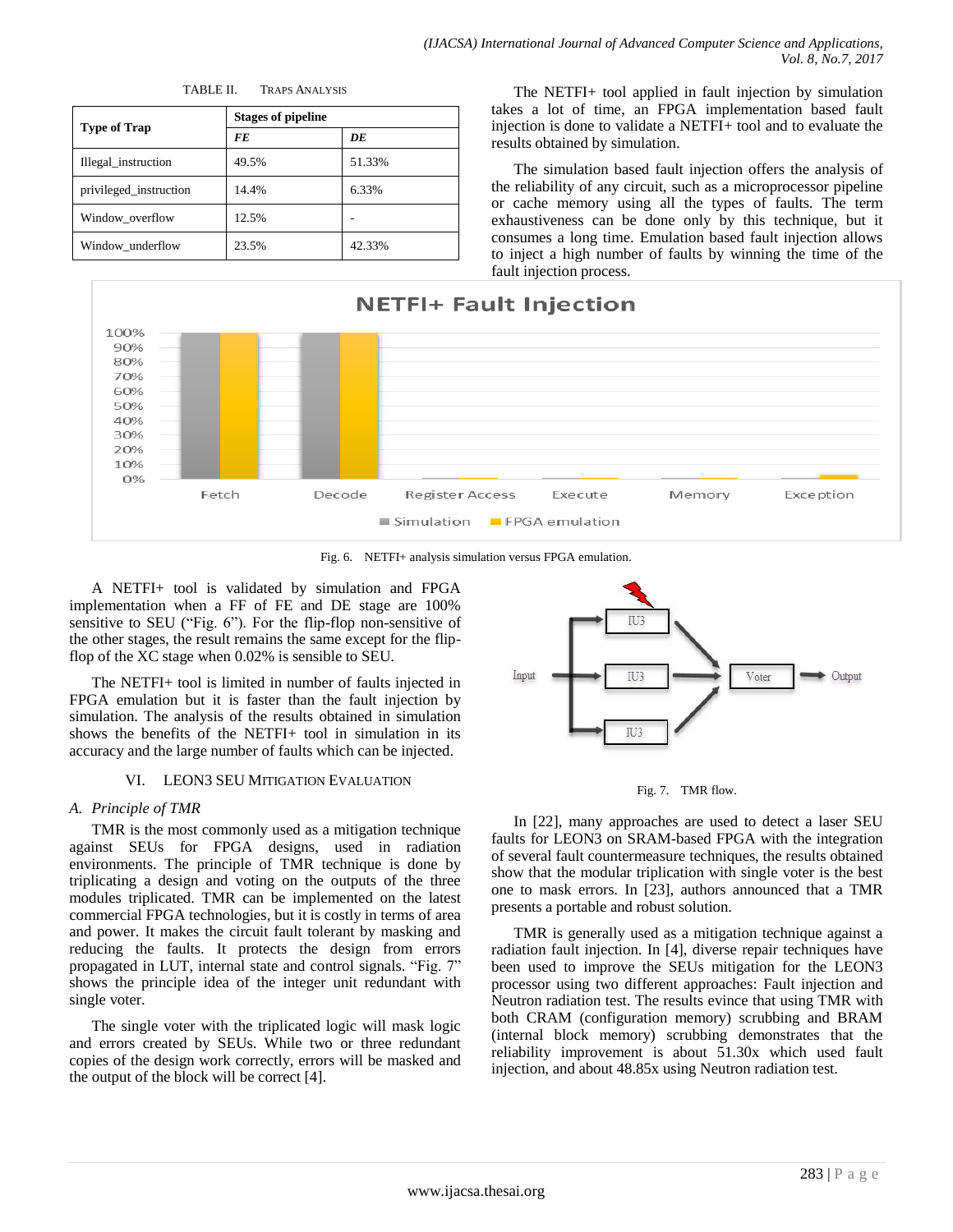

Fig. 8. Logic bloc of the voter.

The principal idea of TMR used in this work is by triplicating the integer unit of LEON3 and comparing the outputs with the golden operation (without countermeasure techniques) by voting the results of three redundant copies of the design to mask SEUs.

The voter is the important element in TMR technique. The importance of reliability in a majority voter is attributed to its application in both conventional fault-tolerant design and new Nano-electronic systems.

"Fig. 8" shows the logic bloc of the voter that masks faults in a single block of IU, such as A1, A2 and A3 which represent the output of the first, the second and the third copy of IU, respectively.

## *B. Analysis of SEU mitigation on LEON3's Program Counter*

In order to evaluate the behavior of LEON3 facing SEUs, fault injection is performed in the Program Counter register of the IU over its stage of pipeline. The proposed strategy of fault injection campaign NETFI+ is used and validated using two different campaign methods: simulation and FPGA emulation. The result obtained shows that 100% of FF in Fetch and Decode stage are sensitive to random SEUs fault injection by simulation and FPGA emulation. In goal to mitigate SEUs faults in the PC of LEON3, hardware integration of TMR fault tolerant technique in LEON3, by redundant the integer unit, is done. Only the bits of the PC register of Fetch and Decode stage will be used to mitigate de SEUs faults.

This section summarizes the TMR fault tolerant testing on LEON3 for SEUs fault injection. The SEU mitigation for the LEON3 processor on the program counter is shown in "Table 3", two LEON3 design variations is shown in a table, the first design without TMR fault tolerant technique (unmitigated) and the second design with TMR.

The simulation of the design with TMR is made with success. Improvement is represented by a terms of sensitivity mitigation for fault injection.

The improvement in design sensitivity, according to the baseline design is enhanced when integrated a TMR module and injecting SEUs faults in one copy of IU, whose the TMR mitigates all the SEU injected to given about 100% of faults undetected.

TABLE III. SEUS FAULT INJECTION RESULTS WHICH INCLUDES TMR

| <b>Description</b> | Unmitigated | One<br>copy of<br>ΙU<br>affected | Two<br>copies of<br>Ш<br>affected | Three<br>copies of<br>Ш<br>affected |
|--------------------|-------------|----------------------------------|-----------------------------------|-------------------------------------|
| #faults injected   | #18000      | #18000                           | #36000                            | #108000                             |
| % sensitivity      | 100%        | 0%                               | 0.1%                              | 0.06%                               |
| #sensitive bits    | #9000       | #()                              | #2700                             | #3450                               |
| Improvement        | 1.00x       |                                  | 3.33x                             | 2.60x                               |

While the injection in three copies of IU demonstrates about 2.60x improvement over the injection within two copies of IU, the SEU mitigation technique used in this work, TMR, provides an important improvement in design sensitivity over the unmitigated baseline design. The percentage of sensitive bits within three copies of IU is about 3.19%, this is significant that the SEUs mitigation attained reaches about 96.81%.

The results reveal that using TMR in SRAM-based FPGA without scrubbing [5], the percentage of the sensitive bits is about 4.65% while in this paper using a TMR in IU, the sensitive bits represent 3.19% of the total bits.

#### VII. CONCLUSIONS AND PERSPECTIVES

In this paper, an extensive fault injection campaigns are done to evaluate the robustness of soft-core LEON3 processor against Single Event Upset. A new fault injection approach was improved in order to evaluate the susceptibility to soft errors, SEU, in LEON3"s program counter.

Two approaches to evaluate the sensitivity of integrated circuits to Single Event Upsets provoked by energetic particles present in the environment (space, Earth's atmosphere) were explored. The first one is based on RTL simulations allowing evaluating IC sensitivity against SEU at early design phases, while the second one focuses on FPGA emulation which enables to obtain results closer to the ones of the hardware IC.

The accuracy/limitations of both approaches are studied by the analysis of experimental results. Fault injection based RTL simulation can be applied at early design phase, allowing finegrained analysis also efficient local solution but it requires very important simulation time. For the fault injection based FPGA emulation is faster than fault injection based RTL simulation but it does not give detail information on reporting.

The results in this work put in evidence the importance of increasing the robustness of LEON3"s Program Counter register against soft-errors for critical applications. A hardware integration of a countermeasure unit is done in this work to give back the design fault tolerant. Analyzing the results shows that SEUs mitigation on the PC at the sensitive stage of pipeline, Fetch and Decode stages is improved about 99.979% using a repair technique, TMR.

Future work must be addressed to other types of faults like SET in the principal unit of LEON3, the integer unit, which including a SETs mitigation technique, TMR module.